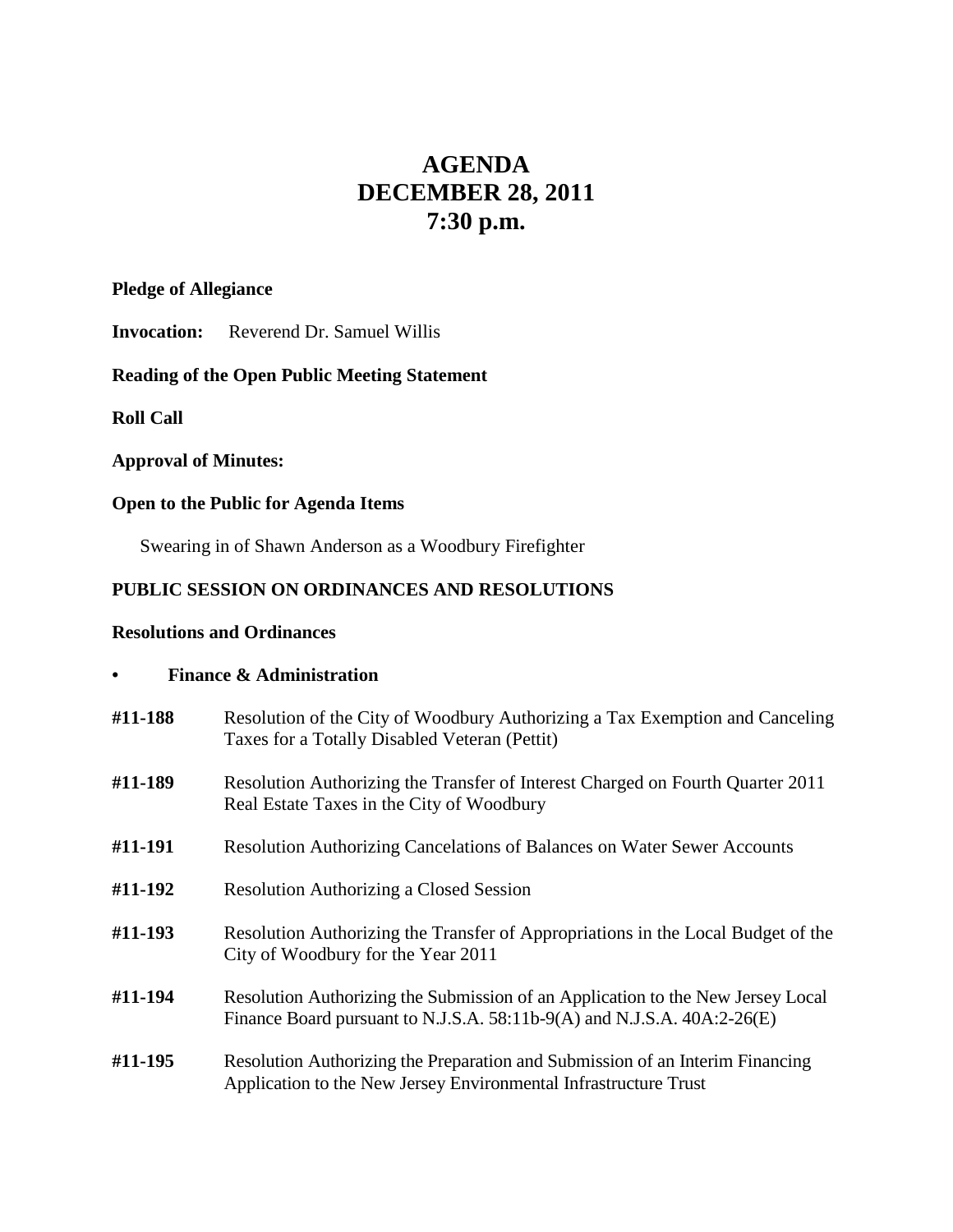**#11-196** Resolution Determining the Form and Other Details of its "Note Relating To The Interim Financing 2012 Trust Loan Program Of The New Jersey Environmental Infrastructure Trust", to be Issued in the Principal Amount of up to \$3,587,500, and Providing for the Issuance and Sale of Such Note to the New Jersey Environmental Infrastructure Trust, and Authorizing the Execution and Delivery of Such Note by the City of Woodbury in Favor of the New Jersey Environmental Infrastructure Trust, all Pursuant to the New Jersey Environmental Infrastructure Trust Interim Financing 2012 Trust Loan Program

#### **Vouchers**

**• Public Safety**

Application for Membership to Friendship Fire Company - Caitlyn Pipolo, 315 Glover Street, Woodbury

- **• Public Works/Utilities**
- **#11-197** Resolution Authorizing Federici & Akin to Advertise for and Receive Bids for the Woodbury-Glassboro Road Water Main Replacement NJEIT Infrastructure Project
- **Economic Development**
- **• Personnel**
- **#11-190** Resolution Hiring a Firefighter for the City Of Woodbury Fire Department
- **• Environmental**
- **• Community Development**
- **• Green Acres Program**